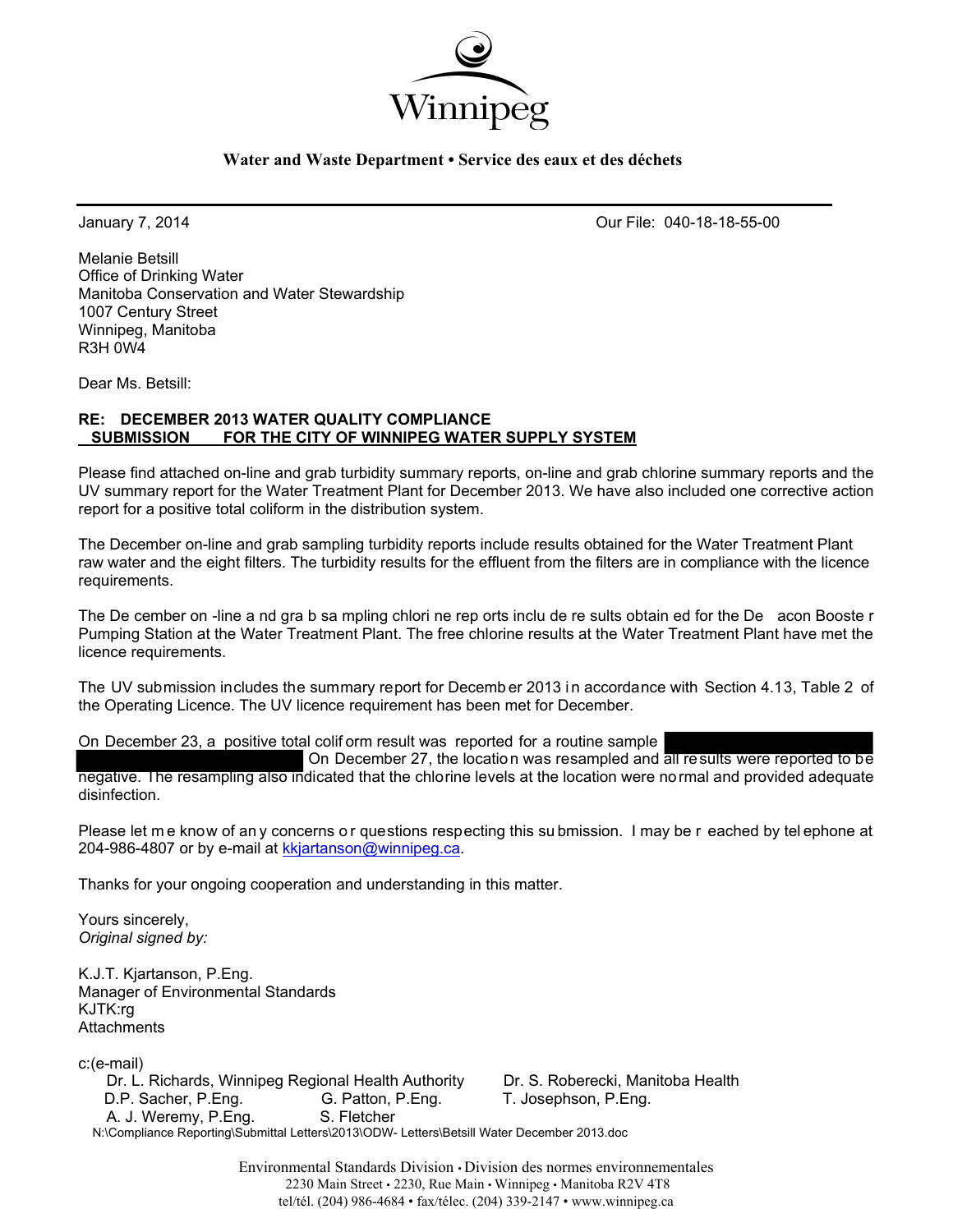

# WATER AND WASTE DEPARTMENT ENVIRONMENTAL STANDARDS DIVISION

|                                                          | WATER TREATMENT PLANT CHLORINE GRAB MONITORING REPORT<br><b>Deacon Booster Pumping</b><br><b>Deacon Booster Pumping</b> |                                 |                                |                                 |  |  |  |  |  |  |  |  |  |  |
|----------------------------------------------------------|-------------------------------------------------------------------------------------------------------------------------|---------------------------------|--------------------------------|---------------------------------|--|--|--|--|--|--|--|--|--|--|
| Water System Code: 252.00<br>Licence No. PWS-09-412 A    |                                                                                                                         | <b>Station Branch 1</b>         |                                | <b>Station Branch 2</b>         |  |  |  |  |  |  |  |  |  |  |
| <b>Date</b>                                              | <b>Free Chlorine</b><br>(mg/L)                                                                                          | <b>Total Chlorine</b><br>(mg/L) | <b>Free Chlorine</b><br>(mg/L) | <b>Total Chlorine</b><br>(mg/L) |  |  |  |  |  |  |  |  |  |  |
| 01-Dec-2013                                              | <b>NA</b>                                                                                                               | NA.                             | NA                             | NA                              |  |  |  |  |  |  |  |  |  |  |
| 02-Dec-2013                                              | 1.02                                                                                                                    | 1.30                            | 0.98                           | 1.12                            |  |  |  |  |  |  |  |  |  |  |
| 03-Dec-2013                                              | 1.10                                                                                                                    | 1.22                            | 1.04                           | 1.19                            |  |  |  |  |  |  |  |  |  |  |
| 04-Dec-2013                                              | 1.18                                                                                                                    | 1.24                            | 1.17                           | 1.25                            |  |  |  |  |  |  |  |  |  |  |
| 05-Dec-2013                                              | 1.08                                                                                                                    | 1.25                            | 1.11                           | 1.22                            |  |  |  |  |  |  |  |  |  |  |
| 06-Dec-2013                                              | 1.03                                                                                                                    | 1.23                            | 1.00                           | 1.16                            |  |  |  |  |  |  |  |  |  |  |
| 07-Dec-2013                                              | <b>NA</b>                                                                                                               | <b>NA</b>                       | <b>NA</b>                      | <b>NA</b>                       |  |  |  |  |  |  |  |  |  |  |
| 08-Dec-2013                                              | <b>NA</b>                                                                                                               | <b>NA</b>                       | <b>NA</b>                      | <b>NA</b>                       |  |  |  |  |  |  |  |  |  |  |
| 09-Dec-2013                                              | 1.13                                                                                                                    | 1.24                            | 1.15                           | 1.30                            |  |  |  |  |  |  |  |  |  |  |
| 10-Dec-2013                                              | 1.10                                                                                                                    | 1.31                            | 1.11                           | 1.31                            |  |  |  |  |  |  |  |  |  |  |
| 11-Dec-2013                                              | 1.13                                                                                                                    | 1.33                            | 1.09                           | 1.29                            |  |  |  |  |  |  |  |  |  |  |
| 12-Dec-2013                                              | 1.11                                                                                                                    | 1.25                            | 1.50                           | 1.65                            |  |  |  |  |  |  |  |  |  |  |
| 13-Dec-2013                                              | 1.09                                                                                                                    | 1.26                            | 1.08                           | 1.15                            |  |  |  |  |  |  |  |  |  |  |
| 14-Dec-2013                                              | <b>NA</b>                                                                                                               | <b>NA</b>                       | <b>NA</b>                      | <b>NA</b>                       |  |  |  |  |  |  |  |  |  |  |
| 15-Dec-2013                                              | <b>NA</b>                                                                                                               | <b>NA</b>                       | <b>NA</b>                      | <b>NA</b>                       |  |  |  |  |  |  |  |  |  |  |
| 16-Dec-2013                                              | 1.07                                                                                                                    | 1.26                            | 1.03                           | 1.20                            |  |  |  |  |  |  |  |  |  |  |
| 17-Dec-2013                                              | 1.06                                                                                                                    | 1.30                            | 1.07                           | 1.22                            |  |  |  |  |  |  |  |  |  |  |
| 18-Dec-2013                                              | 1.04                                                                                                                    | 1.17                            | 0.92                           | 1.13                            |  |  |  |  |  |  |  |  |  |  |
| 19-Dec-2013                                              | 1.03                                                                                                                    | 1.15                            | 1.05                           | 1.10                            |  |  |  |  |  |  |  |  |  |  |
| 20-Dec-2013                                              | 1.06                                                                                                                    | 1.14                            | 1.05                           | 1.17                            |  |  |  |  |  |  |  |  |  |  |
| 21-Dec-2013                                              | <b>NA</b>                                                                                                               | <b>NA</b>                       | <b>NA</b>                      | <b>NA</b>                       |  |  |  |  |  |  |  |  |  |  |
| 22-Dec-2013                                              | <b>NA</b>                                                                                                               | <b>NA</b>                       | <b>NA</b>                      | <b>NA</b>                       |  |  |  |  |  |  |  |  |  |  |
| 23-Dec-2013                                              | 1.06                                                                                                                    | 1.15                            | 1.15                           | 1.32                            |  |  |  |  |  |  |  |  |  |  |
| 24-Dec-2013                                              | 1.00                                                                                                                    | 1.17                            | 1.02                           | 1.24                            |  |  |  |  |  |  |  |  |  |  |
| 25-Dec-2013                                              | 0.98                                                                                                                    | 1.11                            | 1.05                           | 1.14                            |  |  |  |  |  |  |  |  |  |  |
| 26-Dec-2013                                              | <b>NA</b>                                                                                                               | <b>NA</b>                       | <b>NA</b>                      | <b>NA</b>                       |  |  |  |  |  |  |  |  |  |  |
| 27-Dec-2013                                              | 1.07                                                                                                                    | 1.17                            | 1.03                           | 1.17                            |  |  |  |  |  |  |  |  |  |  |
| 28-Dec-2013                                              | <b>NA</b>                                                                                                               | <b>NA</b>                       | <b>NA</b>                      | <b>NA</b>                       |  |  |  |  |  |  |  |  |  |  |
| 29-Dec-2013                                              | <b>NA</b>                                                                                                               | <b>NA</b>                       | <b>NA</b>                      | <b>NA</b>                       |  |  |  |  |  |  |  |  |  |  |
| 30-Dec-2013                                              | 1.10                                                                                                                    | 1.22                            | 1.09                           | 1.21                            |  |  |  |  |  |  |  |  |  |  |
| 31-Dec-2013                                              | 0.95                                                                                                                    | 1.06                            | 0.98                           | 1.15                            |  |  |  |  |  |  |  |  |  |  |
| Total number of measurements taken, A:                   | 21                                                                                                                      |                                 | 21                             |                                 |  |  |  |  |  |  |  |  |  |  |
| <b>Chlorine Standard for Monitoring Location (mg/L):</b> | 0.50                                                                                                                    |                                 | 0.50                           |                                 |  |  |  |  |  |  |  |  |  |  |
| Number of measurements meeting standard, B:              | 21                                                                                                                      |                                 | 21                             |                                 |  |  |  |  |  |  |  |  |  |  |
| Compliance with Chlorine Standard, C= B/A X 100%:        | 100%                                                                                                                    |                                 | 100%                           |                                 |  |  |  |  |  |  |  |  |  |  |

NS: No Sample NA: Not Analyzed OL: Off-Line

| Comments: | <b>Report Compiled By:</b> | <b>V</b> Waznv |
|-----------|----------------------------|----------------|
|           |                            |                |

**Approved in LIMS By: S. Fletcher / A. Vanderstel**

Date Approved: 7-Jan-14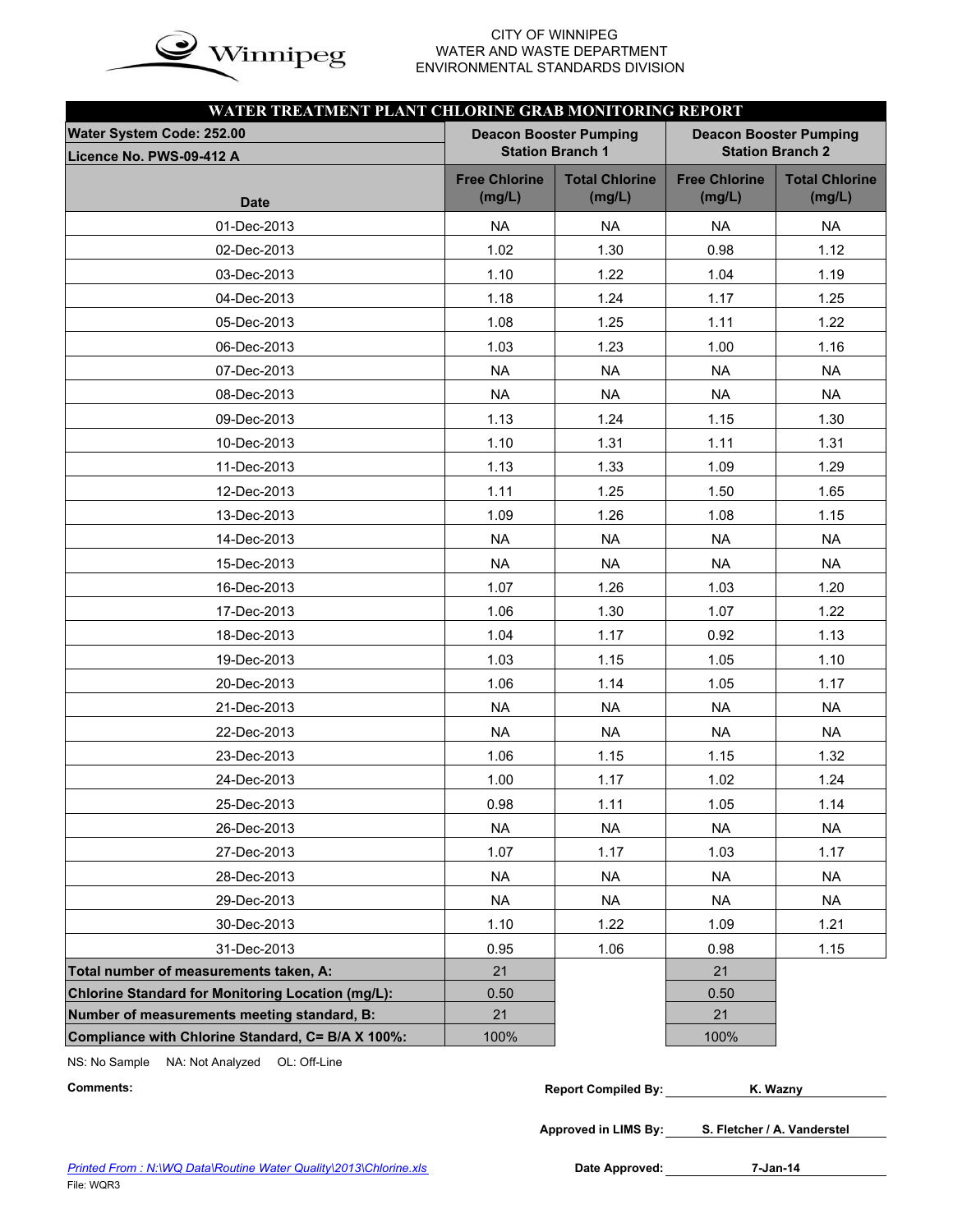

## **City of Winnipeg**

Water and Waste Department Water Services Division

## WATER TREATMENT PLANT FREE CHLORINE ON-LINE MONITORING REPORT

Deacon Booster Pumping Station

| <b>Water System Code</b> |
|--------------------------|
| Licence Number:          |
| <b>Report Created:</b>   |

e: **252.00** Licence Number: **PWS-09-412 A**

Report Created: 01 January 2014 Report Period: December 2013

|            |         | <b>BRANCH1</b><br>[mg/L] |         | <b>BRANCH<sub>2</sub></b><br>[mg/L] |  |  |
|------------|---------|--------------------------|---------|-------------------------------------|--|--|
| Date       | Average | Minimum                  | Average | Minimum                             |  |  |
| 01/12/2013 | 0.96    | 0.91                     | 1.02    | 0.96                                |  |  |
| 02/12/2013 | 1.00    | 0.93                     | 1.02    | 0.97                                |  |  |
| 03/12/2013 | 1.04    | 0.99                     | 1.04    | 0.97                                |  |  |
| 04/12/2013 | 1.00    | 0.90                     | 1.06    | 0.96                                |  |  |
| 05/12/2013 | 0.97    | 0.91                     | 1.07    | 0.95                                |  |  |
| 06/12/2013 | 0.96    | 0.92                     | 0.95    | 0.89                                |  |  |
| 07/12/2013 | 0.95    | 0.84                     | 0.99    | 0.90                                |  |  |
| 08/12/2013 | 0.97    | 0.94                     | 1.05    | 1.00                                |  |  |
| 09/12/2013 | 0.99    | 0.88                     | 1.10    | 0.99                                |  |  |
| 10/12/2013 | 1.04    | 0.99                     | 1.12    | 1.07                                |  |  |
| 11/12/2013 | 1.04    | 0.96                     | 1.08    | 1.02                                |  |  |
| 12/12/2013 | 1.04    | 1.00                     | 1.11    | 0.73                                |  |  |
| 13/12/2013 | 1.03    | 0.98                     | 0.97    | 0.77                                |  |  |
| 14/12/2013 | 1.00    | 0.93                     | 1.09    | 1.01                                |  |  |
| 15/12/2013 | 0.99    | 0.91                     | 1.07    | 0.95                                |  |  |
| 16/12/2013 | 1.04    | 0.99                     | 1.07    | 0.95                                |  |  |
| 17/12/2013 | 1.06    | 0.98                     | 1.09    | 0.98                                |  |  |
| 18/12/2013 | 1.01    | 0.94                     | 0.99    | 0.84                                |  |  |
| 19/12/2013 | 1.01    | 0.96                     | 1.01    | 0.91                                |  |  |
| 20/12/2013 | 0.96    | 0.91                     | 0.99    | 0.88                                |  |  |
| 21/12/2013 | 0.94    | 0.90                     | 0.99    | 0.89                                |  |  |
| 22/12/2013 | 1.01    | 0.95                     | 1.07    | 0.97                                |  |  |
| 23/12/2013 | 1.05    | 0.97                     | 1.04    | 0.96                                |  |  |
| 24/12/2013 | 1.01    | 0.95                     | 0.96    | 0.86                                |  |  |
| 25/12/2013 | 1.02    | 0.97                     | 0.98    | 0.85                                |  |  |
| 26/12/2013 | 1.01    | 0.92                     | 1.00    | 0.87                                |  |  |
| 27/12/2013 | 1.01    | 0.95                     | 0.98    | 0.90                                |  |  |
| 28/12/2013 | 1.05    | 0.98                     | 1.03    | 0.97                                |  |  |
| 29/12/2013 | 1.10    | 1.05                     | 1.04    | 0.96                                |  |  |
| 30/12/2013 | 1.06    | 1.02                     | 0.99    | 0.92                                |  |  |
| 31/12/2013 | 0.99    | 0.87                     | 0.93    | 0.82                                |  |  |
|            |         |                          |         |                                     |  |  |

| 21598 | 31434 |
|-------|-------|
| 0.50  | 0.50  |
| 21598 | 31434 |
| 100   | 100   |
|       |       |

File Path: N:\Water Treatment Branch\Administration\Reports\Regulatory Submissions\Chlorine\2013\12-December

Submitted By (Print): A.Weremy

Signature: Original signed by A.Weremy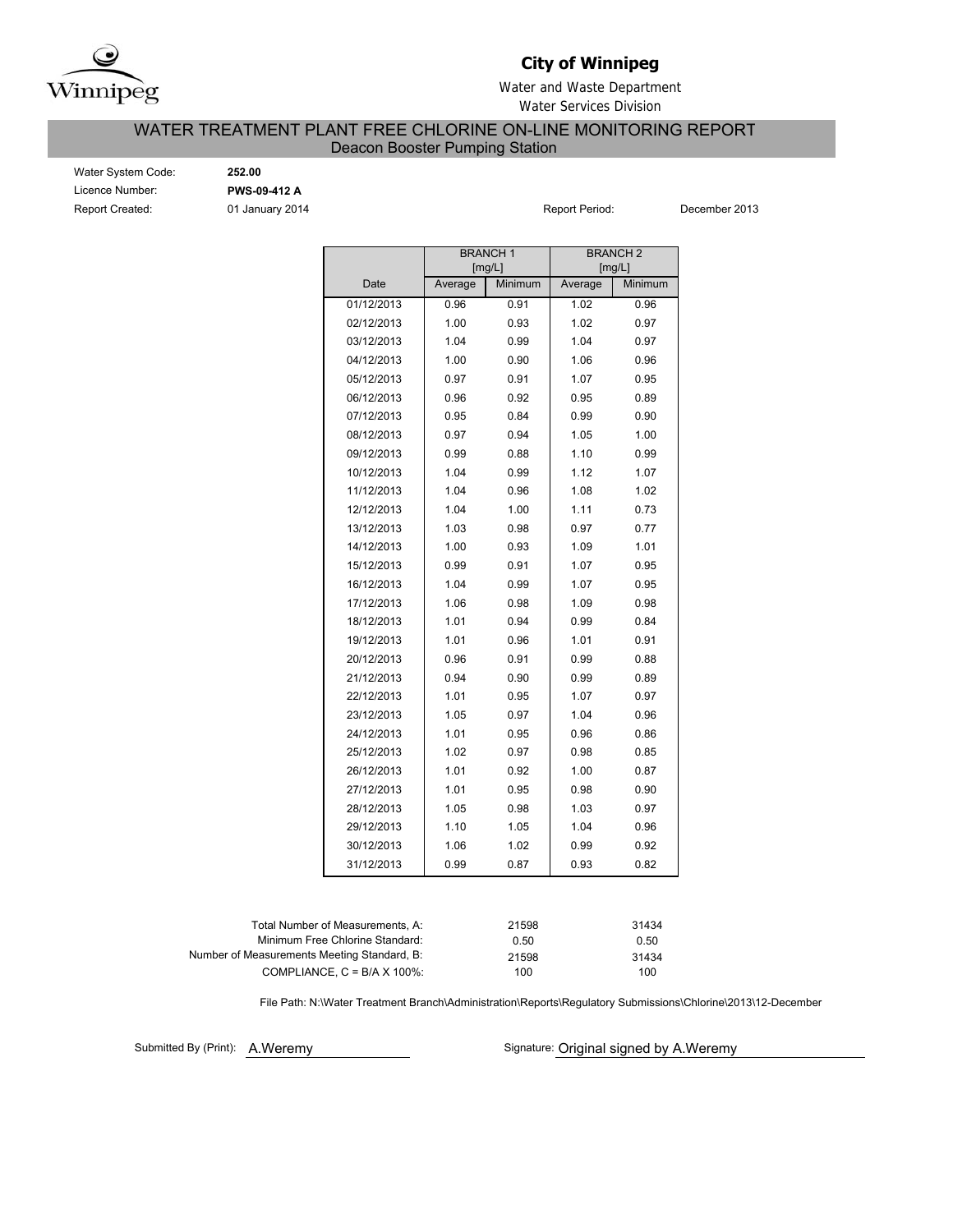

#### CITY OF WINNIPEG WATER AND WASTE DEPARTMENT ENVIRONMENTAL STANDARDS DIVISION

#### **WATER TREATMENT PLANT TURBIDITY GRAB MONITORING REPORT**

| <b>Water System Code: 252.00</b>                         | <b>Turbidity (NTU)</b> |           |                 |                     |             |           |                     |                 |           |  |  |
|----------------------------------------------------------|------------------------|-----------|-----------------|---------------------|-------------|-----------|---------------------|-----------------|-----------|--|--|
| Licence No. PWS-09-412 A                                 |                        |           |                 |                     |             |           |                     |                 |           |  |  |
| <b>Date</b>                                              | <b>Raw Water</b>       | Filter 1  | <b>Filter 2</b> | Filter <sub>3</sub> | Filter 4    | Filter 5  | Filter <sub>6</sub> | <b>Filter 7</b> | Filter 8  |  |  |
| 01-Dec-2013                                              | <b>NS</b>              | <b>NS</b> | <b>NS</b>       | <b>NS</b>           | <b>NS</b>   | <b>NS</b> | <b>NS</b>           | <b>NS</b>       | <b>NS</b> |  |  |
| 02-Dec-2013                                              | 0.79                   | 0.09      | 0.08            | 0.12                | 0.10        | 0.09      | 0.14                | 0.14            | 0.11      |  |  |
| 03-Dec-2013                                              | 0.75                   | 0.09      | 0.09            | 0.17                | 0.09        | 0.16      | 0.08                | 0.10            | 0.11      |  |  |
| 04-Dec-2013                                              | 0.69                   | 0.10      | 0.11            | 0.09                | 0.09        | 0.09      | 0.15                | 0.08            | OL        |  |  |
| 05-Dec-2013                                              | 0.69                   | 0.10      | 0.15            | 0.13                | 0.15        | 0.13      | 0.14                | 0.13            | 0.12      |  |  |
| 06-Dec-2013                                              | 0.71                   | 0.10      | 0.11            | 0.13                | 0.11        | 0.08      | 0.17                | 0.13            | 0.21      |  |  |
| 07-Dec-2013                                              | <b>NS</b>              | <b>NS</b> | <b>NS</b>       | <b>NS</b>           | <b>NS</b>   | <b>NS</b> | <b>NS</b>           | <b>NS</b>       | <b>NS</b> |  |  |
| 08-Dec-2013                                              | <b>NS</b>              | <b>NS</b> | <b>NS</b>       | <b>NS</b>           | <b>NS</b>   | <b>NS</b> | <b>NS</b>           | <b>NS</b>       | <b>NS</b> |  |  |
| 09-Dec-2013                                              | 0.66                   | 0.07      | 0.10            | 0.13                | 0.11        | 0.07      | 0.08                | 0.06            | 0.11      |  |  |
| 10-Dec-2013                                              | 0.74                   | 0.11      | 0.11            | 0.10                | 0.09        | 0.09      | 0.09                | 0.12            | 0.16      |  |  |
| 11-Dec-2013                                              | 0.59                   | 0.07      | 0.08            | 0.09                | 0.08        | 0.09      | 0.07                | 0.12            | 0.14      |  |  |
| 12-Dec-2013                                              | 0.52                   | 0.10      | 0.09            | 0.07                | 0.15        | 0.12      | 0.07                | 0.07            | 0.15      |  |  |
| 13-Dec-2013                                              | 0.57                   | 0.17      | 0.07            | 0.08                | 0.09        | 0.11      | 0.09                | 0.11            | 0.12      |  |  |
| 14-Dec-2013                                              | <b>NS</b>              | <b>NS</b> | <b>NS</b>       | <b>NS</b>           | <b>NS</b>   | <b>NS</b> | <b>NS</b>           | <b>NS</b>       | <b>NS</b> |  |  |
| 15-Dec-2013                                              | <b>NS</b>              | <b>NS</b> | <b>NS</b>       | <b>NS</b>           | <b>NS</b>   | <b>NS</b> | <b>NS</b>           | <b>NS</b>       | <b>NS</b> |  |  |
| 16-Dec-2013                                              | 0.60                   | 0.07      | 0.08            | 0.11                | 0.07        | 0.09      | 0.11                | 0.08            | 0.09      |  |  |
| 17-Dec-2013                                              | 0.59                   | 0.08      | 0.08            | 0.16                | 0.10        | 0.07      | 0.06                | 0.10            | 0.13      |  |  |
| 18-Dec-2013                                              | 0.64                   | 0.11      | OL              | 0.09                | 0.08        | 0.08      | 0.10                | 0.10            | 0.09      |  |  |
| 19-Dec-2013                                              | 0.50                   | 0.09      | 0.14            | 0.10                | 0.10        | 0.14      | 0.13                | 0.06            | 0.17      |  |  |
| 20-Dec-2013                                              | 0.49                   | 0.07      | 0.09            | 0.09                | 0.09        | 0.06      | 0.07                | 0.06            | 0.07      |  |  |
| 21-Dec-2013                                              | <b>NS</b>              | <b>NS</b> | <b>NS</b>       | <b>NS</b>           | <b>NS</b>   | <b>NS</b> | <b>NS</b>           | <b>NS</b>       | <b>NS</b> |  |  |
| 22-Dec-2013                                              | <b>NS</b>              | <b>NS</b> | <b>NS</b>       | <b>NS</b>           | <b>NS</b>   | <b>NS</b> | <b>NS</b>           | <b>NS</b>       | <b>NS</b> |  |  |
| 23-Dec-2013                                              | 0.42                   | 0.08      | 0.10            | 0.10                | 0.11        | 0.11      | 0.12                | 0.10            | 0.10      |  |  |
| 24-Dec-2013                                              | 0.42                   | 0.09      | 0.11            | 0.16                | 0.11        | 0.07      | 0.08                | 0.11            | 0.08      |  |  |
| 25-Dec-2013                                              | 0.51                   | OL        | OL              | 0.08                | 0.09        | 0.08      | 0.10                | 0.11            | 0.10      |  |  |
| 26-Dec-2013                                              | 0.46                   | 0.09      | 0.11            | 0.11                | 0.12        | 0.10      | 0.13                | 0.09            | 0.15      |  |  |
| 27-Dec-2013                                              | 0.49                   | 0.14      | 0.18            | 0.11                | 0.10        | 0.09      | 0.11                | 0.11            | 0.11      |  |  |
| 28-Dec-2013                                              | <b>NS</b>              | <b>NS</b> | NS              | $_{\rm NS}$         | $_{\rm NS}$ | NS        | $_{\rm NS}$         | <b>NS</b>       | <b>NS</b> |  |  |
| 29-Dec-2013                                              | <b>NS</b>              | <b>NS</b> | <b>NS</b>       | <b>NS</b>           | <b>NS</b>   | ΝS        | <b>NS</b>           | <b>NS</b>       | <b>NS</b> |  |  |
| 30-Dec-2013                                              | 0.54                   | 0.17      | 0.11            | 0.16                | 0.12        | 0.11      | 0.15                | 0.12            | 0.12      |  |  |
| 31-Dec-2013                                              | 0.43                   | 0.10      | 0.11            | 0.17                | 0.13        | 0.17      | 0.11                | 0.09            | 0.15      |  |  |
| Total number of measurements taken, A:                   |                        | 21        | 20              | 22                  | 22          | 22        | 22                  | 22              | 21        |  |  |
| <b>Turbidity Standard for Monitoring Location (NTU):</b> |                        | 0.30      | 0.30            | 0.30                | 0.30        | 0.30      | 0.30                | 0.30            | 0.30      |  |  |
| Number of measurements meeting standard, B:              |                        | 21        | 20              | 22                  | 22          | 22        | 22                  | 22              | 21        |  |  |
| Compliance with Turbidity Standard, C= B/A X 100%:       |                        | 100%      | 100%            | 100%                | 100%        | 100%      | 100%                | 100%            | 100%      |  |  |

NS: No Sample NA: Not Analyzed OL: Off-Line

**Approved in LIMS By: S. Fletcher / A. Vanderstel**

**7-Jan-14**

**Comments: Report Compiled By: K. Wazny**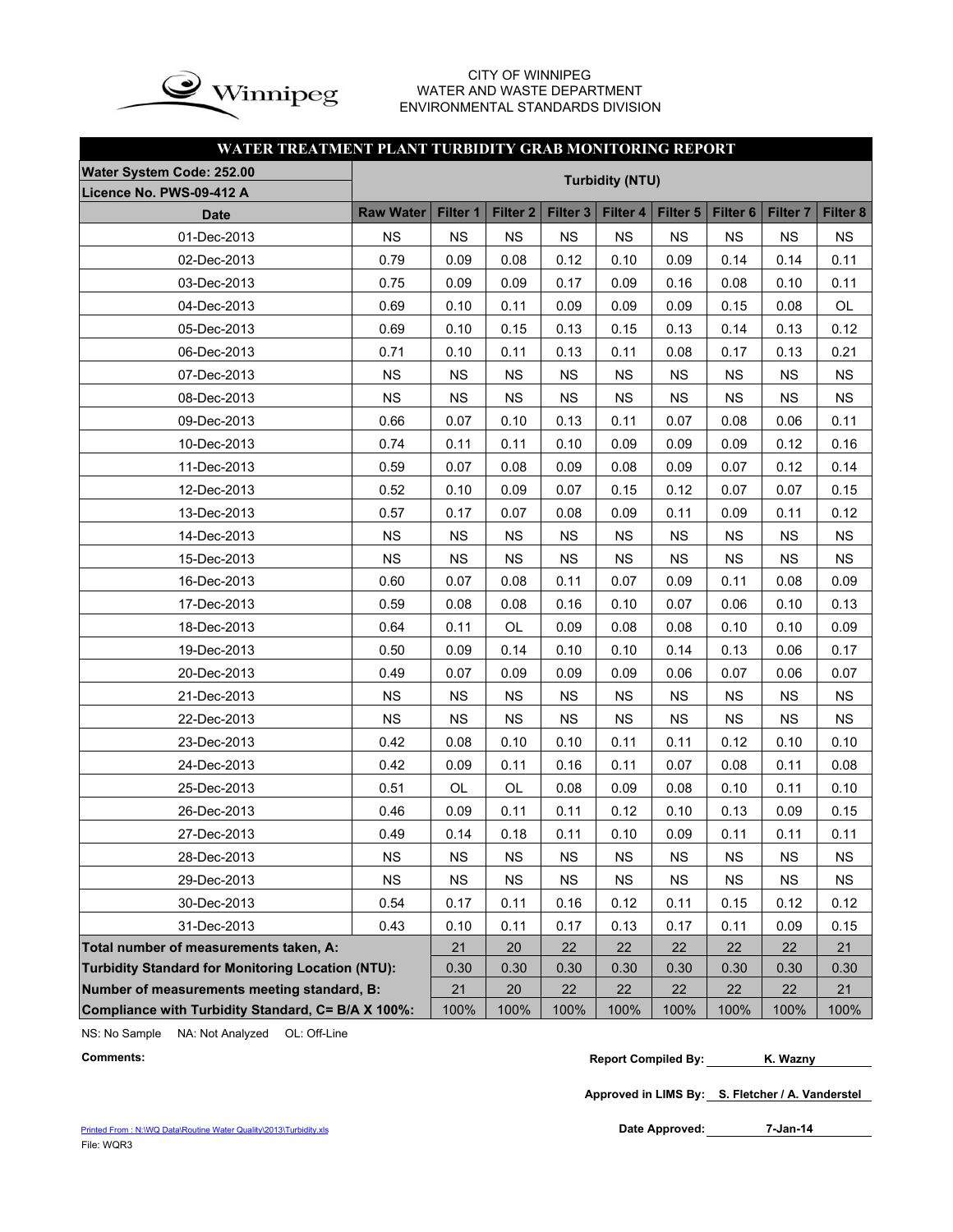

#### **CITY OF WINNIPEG**

Water System Code: **252.00**

Licence Number: **PWS-09-412 A**

#### WATER AND WASTE DEPARTMENTWATER SERVICES DIVISION

|  | WATER TREATMENT PLANT TURBIDITY ON-LINE MONITORING REPORT |  |
|--|-----------------------------------------------------------|--|
|  |                                                           |  |

|                                                     | December 2013 Turbidity (NTU)                     |      |      |                                     |      |         |      |         |       |           |      |           |      |           | Report Created: |           | <b>January 2, 2014</b> |             |  |
|-----------------------------------------------------|---------------------------------------------------|------|------|-------------------------------------|------|---------|------|---------|-------|-----------|------|-----------|------|-----------|-----------------|-----------|------------------------|-------------|--|
|                                                     |                                                   | Raw  |      | Filter #3<br>Filter #1<br>Filter #2 |      |         |      |         |       | Filter #4 |      | Filter #5 |      | Filter #6 |                 | Filter #7 | Filter #8              |             |  |
|                                                     | Date                                              | Avg  | Avg  | Max                                 | Avg  | Max     | Avg  | Max     | Avg   | Max       | Avg  | Max       | Avg  | Max       | Avg             | Max       | Avg                    | Max         |  |
|                                                     | 1/12/2013                                         | 0.83 | 0.10 | 0.15                                | 0.06 | 0.13    | 0.06 | 0.11    | 0 0 6 | 0.15      | 0.05 | 0.13      | 0.09 | 0.12      | 0.05            | 0.07      | 0.06                   | 0.17        |  |
|                                                     | 2/12/2013                                         | 0.82 | 0.06 | 0.15                                | 0.04 | 0.10    | 0.09 | 0.15    | 0 0 7 | 0.11      | 0.08 | 0.11      | 0.05 | 0.14      | 0.03            | 0.10      | 0.07                   | 0.10        |  |
|                                                     | 3/12/2013                                         | 0.79 | 0.08 | 0.10                                | 0.05 | 0.06    | 0.05 | 0.15    | 0 0 9 | 0.16      | 0.06 | 0.12      | 0.05 | 0.08      | 0.03            | 0.10      | 0.07                   | 0.12        |  |
|                                                     | 4/12/2013                                         | 0.79 | 0.10 | 0.15                                | 0.05 | 0.15    | 0.07 | 0.10    | 0 0 7 | 0.18      | 0.04 | 022       | 0.08 | 0.13      | 0.04            | 0.06      | 0.03                   | 0.30        |  |
|                                                     | 5/12/2013                                         | 0.77 | 0.07 | 0.15                                | 0.03 | 0.11    | 0.11 | 0.16    | 0 0 7 | 0.10      | 0.08 | 0.11      | 0.06 | 0.14      | 0.04            | 0.10      | 0.09                   | 0.11        |  |
|                                                     | 6/12/2013                                         | 0.74 | 0.09 | 0.11                                | 0.06 | 0.08    | 0.10 | 0.19    | 0.10  | 0.26      | 0.05 | 0.13      | 0.06 | 0.09      | 0.03            | 0.11      | 0.12                   | 0.20        |  |
|                                                     | 7/12/2013                                         | 0.72 | 0.11 | 0.17                                | 0.04 | 0.11    | 0.07 | 0.12    | 0 0 7 | 0.16      | 0.06 | 009       | 0.08 | 0.14      | 0.05            | 0.07      | 0.07                   | 0.21        |  |
|                                                     | 8/12/2013                                         | 0.71 | 0.06 | 0.14                                | 0.03 | 0.09    | 0.12 | 0.20    | 007   | 0.13      | 0.07 | 0.14      | 0.05 | 0.17      | 0.03            | 0.12      | 0.12                   | 0.22        |  |
|                                                     | 9/12/2013                                         | 0.69 | 0.08 | 0.10                                | 0.05 | 0.08    | 0.08 | 0.18    | 009   | 0.14      | 0.04 | 0.11      | 0.05 | 0.14      | 0.03            | 0.10      | 0.08                   | 0.22        |  |
|                                                     | 10/12/2013                                        | 0.67 | 0.10 | 0.14                                | 0.04 | 0.11    | 0.08 | 0.13    | 0 0 6 | 0.15      | 0.05 | 007       | 0.07 | 0.11      | 0.04            | 0.05      | 0.08                   | 0.18        |  |
|                                                     | 11/12/2013                                        | 0.65 | 0.05 | 0.15                                | 0.04 | 0.05    | 0.14 | 0.20    | 008   | 0.10      | 0.06 | 0.10      | 0.04 | 0.12      | 0.02            | 0.09      | 0.12                   | 0.23        |  |
|                                                     | 12/12/2013                                        | 0.63 | 0.09 | 0.19                                | 0.06 | 0.11    | 0.06 | 0.14    | 007   | 0.16      | 0.03 | 009       | 0.05 | 0.08      | 0.03            | 0.05      | 0.03                   | 0.14        |  |
|                                                     | 13/12/2013                                        | 0.61 | 0.06 | 0.14                                | 0.03 | 0.10    | 0.03 | 0.05    | 003   | 0.05      | 0.05 | 008       | 0.02 | 0.07      | 0.03            | 0.07      | 0.03                   | 0.22        |  |
|                                                     | 14/12/2013                                        | 0.59 | 0.08 | 0.09                                | 0.06 | 0.07    | 0.02 | 0.09    | 006   | 0.11      | 0.03 | 009       | 0.01 | 0.03      | 0.01            | 0.06      | 0.02                   | 0.14        |  |
|                                                     | 15/12/2013                                        | 0.58 | 0.10 | 0.14                                | 0.04 | 0.10    | 0.02 | 0.04    | 004   | 0.11      | 0.04 | 005       | 0.03 | 0.07      | 0.02            | 0.04      | 0.01                   | 0.08        |  |
|                                                     | 16/12/2013                                        | 0.58 | 0.06 | 0.14                                | 0.05 | 0.08    | 0.04 | 0.09    | 0 0 5 | 0.06      | 0.06 | 0.10      | 0.02 | 0.07      | 0.02            | 0.06      | 0.01                   | 0.03        |  |
|                                                     | 17/12/2013                                        | 0.56 | 0.10 | 0.13                                | 0.08 | 0.13    | 0.03 | 0.11    | 0 0 6 | 0.12      | 0.03 | 0.10      | 0.02 | 0.04      | 0.01            | 0.03      | 0.01                   | 0.08        |  |
|                                                     | 18/12/2013                                        | 0.56 | 0.07 | 0.17                                | 0.05 | 0.20    | 0.03 | 0.04    | 0 0 3 | 0.14      | 0.05 | 007       | 0.03 | 0.08      | 0.02            | 0.14      | 0.00                   | 0.02        |  |
|                                                     | 19/12/2013                                        | 0.56 | 0.07 | 0.10                                | 0.09 | 0.10    | 0.05 | 0.11    | 0 0 5 | 0.12      | 0.04 | 0.12      | 0.01 | 0.04      | 0.02            | 0.08      | 0.02                   | 0.11        |  |
|                                                     | 20/12/2013                                        | 0.57 | 0.09 | 0.15                                | 0.06 | 0.16    | 0.03 | 0.04    | 002   | 0.13      | 0.06 | 007       | 0.04 | 0.10      | 0.03            | 0.05      | 0.00                   | 0.01        |  |
|                                                     | 21/12/2013                                        | 0.54 | 0.06 | 0.10                                | 0.10 | 0.11    | 0.05 | 0.12    | 0 0 4 | 0.06      | 0.04 | 0.13      | 0.02 | 0.11      | 0.02            | 0.08      | 0.01                   | 0.03        |  |
|                                                     | 22/12/2013                                        | 0.53 | 0.11 | 0.17                                | 0.13 | 0.18    | 0.02 | 0.05    | 0 0 3 | 0.12      | 0.05 | 007       | 0.04 | 0.06      | 0.03            | 0.04      | 0.01                   | 0.08        |  |
|                                                     | 23/12/2013                                        | 0.52 | 0.06 | 0.18                                | 0.08 | 0.12    | 0.05 | 0.12    | 0 0 4 | 0.05      | 0.07 | 0.13      | 0.02 | 0.10      | 0.02            | 0.10      | 0.01                   | 0.02        |  |
|                                                     | 24/12/2013                                        | 0.51 | 0.11 | 0.14                                | 0.14 | 0.20    | 0.03 | 0.13    | 0 0 6 | 0.15      | 0.04 | 007       | 0.04 | 0.05      | 0.03            | 0.04      | 0.01                   | 0.10        |  |
|                                                     | 25/12/2013                                        | 0.51 | 0.06 | 0.16                                | 0.08 | 0.20    | 0.04 | 0.06    | 0 0 3 | 0.05      | 0.07 | 0.14      | 0.02 | 0.10      | 0.03            | 0.09      | 0.01                   | 0.01        |  |
|                                                     | 26/12/2013                                        | 0.49 | 0.09 | 0.11                                | 0.10 | 0.15    | 0.03 | 0.10    | 0 0 5 | 0.12      | 0.04 | 0.15      | 0.03 | 0.05      | 0.01            | 0.04      | 0.02                   | 0.07        |  |
|                                                     | 27/12/2013                                        | 0.48 | 0.06 | 0.18                                | 0.05 | 0.15    | 0.05 | 0.07    | 0 0 4 | 0.15      | 0.09 | 0.10      | 0.07 | 0.14      | 0.05            | 0.11      | 0.01                   | 0.02        |  |
|                                                     | 28/12/2013                                        | 0.48 | 0.06 | 0.10                                | 0.07 | 0.09    | 0.07 | 0.16    | 006   | 0.08      | 0.05 | 0.16      | 0.03 | 0.14      | 0.03            | 0.12      | 0.03                   | 0.14        |  |
|                                                     | 29/12/2013                                        | 0.50 | 0.10 | 0.18                                | 0.09 | 0.15    | 0.04 | 0.17    | 005   | 0.17      | 0.05 | 009       | 0.05 | 0.08      | 0.04            | 0.06      | 0.02                   | 0.14        |  |
|                                                     | 30/12/2013                                        | 0.51 | 0.07 | 0.21                                | 0.05 | 0.17    | 0.07 | 0.10    | 0 0 5 | 0.08      | 0.09 | 0.16      | 0.04 | 0.14      | 0.06            | 0.13      |                        | $0.02$ 0.03 |  |
|                                                     | 31/12/2013                                        | 0.50 | 0.09 | 0.11                                | 0.08 | 0.12    | 0.04 | 0.17    | 007   | 0.22      | 0.04 | 0.15      | 0.03 | 0.06      | 0.02            | 0.12      | 0.03                   | 0.15        |  |
|                                                     | Total Number of Measurements Taken, A:            |      |      | 14332                               |      | 14338   |      | 14175   |       | 10888     |      | 14686     |      | 14820     |                 | 12953     |                        | 13938       |  |
|                                                     | Turbidity Standard for Monitoring Location (NTU): |      |      | 0.30                                |      | 0.30    |      | 0.30    |       | 0.30      |      | 0.30      |      | 0.30      |                 | 0.30      |                        | 0.30        |  |
|                                                     | Number of Measurements Meeting Standard, B:       |      |      | 14332                               |      | 14338   |      | 14175   |       | 10888     |      | 14686     |      | 14820     |                 | 12953     |                        | 13938       |  |
| Compliance with Turbidity Standard, C = B/A X 100%: |                                                   |      |      | 100.00%                             |      | 100.00% |      | 100.00% |       | 100.00%   |      | 100.00%   |      | 100.00%   |                 | 100 00%   |                        | 100 00%     |  |

File Path: N:\Water Treatment Branch\Administration\Reports\Regulatory Submissions\Turbidity\2013\12-December

**Submitted By (Print):** A. Weremy

Signature: Original signed by A.Weremy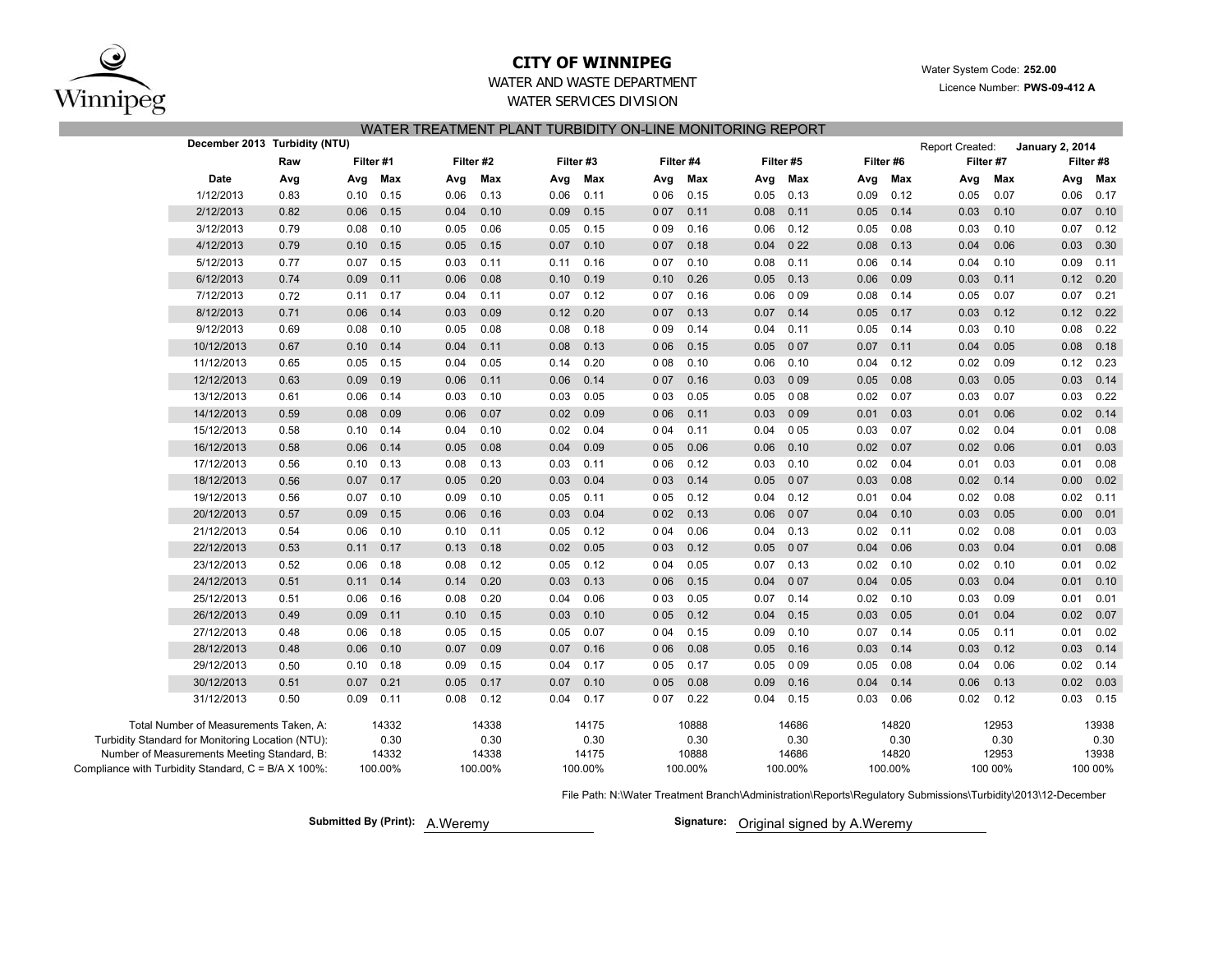

# **CITY OF WINNIPEG** WATER WATER WATER System Code: 252.00

WATER AND WASTE DEPARTMENT **Licence Number:** PWS-09-412 A WATER SERVICES DIVISION

|            | Transmittance |           | <b>UVR-D100A</b>  |         |                   |           | <b>UVR-D200A</b>  |         |                |           | <b>UVR-D300A</b> |                |         |           | <b>UVR-D400A</b>  |        |        | UVR-D500A         |              |        |        | UVR-D600A         |       |        | <b>Total</b>      |           |       |         | % Volume          |        |
|------------|---------------|-----------|-------------------|---------|-------------------|-----------|-------------------|---------|----------------|-----------|------------------|----------------|---------|-----------|-------------------|--------|--------|-------------------|--------------|--------|--------|-------------------|-------|--------|-------------------|-----------|-------|---------|-------------------|--------|
| Date       |               |           | Water Volume [ML] |         |                   |           | Water Volume [ML] |         |                |           | Water Volume IML |                |         |           | Water Volume [ML] |        |        | Water Volume [ML] |              |        |        | Water Volume [ML] |       |        | Water Volume [ML] |           |       |         | <b>Treated To</b> |        |
|            |               | Untreated | Below             | To      | Total             | Jntreatec | Below             | To      | Total          | Jntreateo | Below            | To             | Total   | Jntreated | Below             | To     | Total  | <b>Jntreate</b>   | <b>Below</b> | To     | Total  | <b>Jntreated</b>  | Below | To     | Total             | Untreated | Below | To      | Total             | Dose   |
| 1/12/2013  | 97.11         | 0.00      | 0.00              | 0.00    | 0.00              | 0.00      | 0.00              | 80.13   | 80.1           | 0.00      | 0.00             | 0.00           | 0.00    | 0.00      | 0.00              | 46.76  | 46.76  | 0.00              | 0.00         | 71.97  | 71.97  | 0.00              | 0.00  | 0.00   | 0.00              | 0.00      | 0.00  | 198.86  | 198.86            | 100.00 |
| 2/12/2013  | 97.16         | 0.00      | 0.00              | 0.00    | 0.00              | 0.00      | 0.00              | 82.21   | $82.2^{\circ}$ | 0.00      | 0.00             | 0.00           | 0.00    | 0.00      | 0.00              | 47.78  | 47.78  | 0.00              | 0.00         | 73.84  | 73.84  | 0.00              | 0.00  | 0.00   | 0.00              | 0.00      | 0.00  | 203.83  | 203.83            | 100.00 |
| 3/12/2013  | 97.03         | 0.00      | 0.00              | 0.00    | 0.00              | 0.00      | 0.00              | 84.45   | 84.45          | 0.00      | 0.00             | 0.00           | 0.00    | 0.00      | 0.00              | 51.46  | 51.46  | 0.00              | 0.00         | 79.58  | 79.58  | 0.00              | 0.00  | 0.00   | 0.00              | 0.00      | 0.00  | 215.49  | 215.49            | 100.00 |
| 4/12/2013  | 96.94         | 0.00      | 0.00              | 13.91   | 13.9 <sup>°</sup> | 0.00      | 0.00              | 84.56   | 84.56          | 0.00      | 0.86             | 0.00           | 0.86    | 0.00      | 0.00              | 60.27  | 60.2   | 0.05              | 0.11         | 59.28  | 59.44  | 0.00              | 0.00  | 0.00   | 0.00              | 0.05      | 0.97  | 218.01  | 219.03            | 99.54  |
| 5/12/2013  | 96.86         | 0.00      | 0.04              | 19.72   | 19.7              | 0.00      | 0.00              | 78.30   | 78.30          | 0.00      | 0.00             | 0.00           | 0.0     | 0.00      | 0.00              | 39.57  | 39.5   | 0.00              | 0.00         |        |        | 0.01              | 0.01  | 31.53  | 31.54             | 0.01      | 0.05  | 217.06  | 217.12            | 99.98  |
| 6/12/2013  | 96.79         | 0.00      | 0.00              | 25.48   | 25.48             | 0.00      | 0.00              | 68.50   | 68.5           | 0.00      | 0.03             | 27.95          | 27.9    | 0.00      | 0.00              | 0.00   | 0.00   | 0.00              | 0.00         | 0.00   | 0.0(   | 0.00              | 0.00  | 74.49  | 74.4              | 0.00      | 0.03  | 196.42  | 196.45            | 99.99  |
| 7/12/2013  | 96.89         | 0.00      | 0.00              | 40.38   | 40.38             | 0.47      | 0.47              | 25.65   | 26.59          | 0.00      | 0.00             | 58.26          | 58.26   | 0.00      | 0.00              | 0.00   | 0.00   | 0.00              | 0.00         | 0.00   | 0.00   | 0.00              | 0.00  | 70.27  | 70.27             | 0.47      | 0.47  | 194.55  | 195.50            | 99.52  |
| 8/12/2013  | 96.95         | 0.00      | 0.00              | 64.05   | 64.05             | 0.00      | 0.00              | 0.00    | 0.00           | 0.00      | 0.00             | 58.69          | 58.69   | 0.00      | 0.00              | 0.00   | 0.00   | 0.00              | 0.00         | 0.00   | 0.00   | 0.00              | 0.00  | 69.80  | 69.80             | 0.00      | 0.00  | 192.55  | 192.55            | 100.00 |
| 9/12/2013  | 96.45         | 0.00      | 0.00              | 71.54   | 71.54             | 0.00      | 0.00              | 0.00    | 0.00           | 0.00      | 0.00             | 56.05          | 56.05   | 0.00      | 0.00              | 0.00   | 0.00   | 0.00              | 0.02         | 48.97  | 48.99  | 0.27              | 0.27  | 8.42   | 8.96              | 0.27      | 0.29  | 184.97  | 185.53            | 99.70  |
| 10/12/2013 | 96.04         | 0.00      | 0.00              | 78.23   | 78.23             | 0.00      | 0.00              | 0.00    | 0.00           | 0.00      | 0.00             | 55.78          | 55.78   | 0.00      | 0.00              | 0.00   | 0.00   | 0.00              | 0.00         | 55.90  | 55.90  | 0.00              | 0.00  | 0.00   | 0.00              | 0.00      | 0.00  | 189.90  | 189.90            | 100.00 |
| 11/12/2013 | 96.05         | 0.00      | 0.00              | 65.64   | 65.64             | 0.00      | 0.00              | 0.00    | 0.00           | 0.00      | 0.00             | 58.55          | 58.55   | 0.00      | 0.00              | 0.00   | 0.00   | 0.00              | 0.00         | 40.22  | 40.22  | 0.00              | 0.00  | 25.56  | 25.56             | 0.00      | 0.00  | 189.97  | 189.97            | 100.00 |
| 12/12/2013 | 96.05         | 0.00      | 0.00              | 57.53   | 57.53             | 0.00      | 0.00              | 0.00    | 0.0            | 0.00      | 0.00             | 65.13          | 65.13   | 0.00      | 0.00              | 0.00   | 0.00   | 0.00              | 0.00         | 67.36  | 67.3   | 0.00              | 0.00  | 0.00   | 0.00              | 0.00      | 0.00  | 190.03  | 190.03            | 100.00 |
| 13/12/2013 | 96.05         | 0.00      | 0.00              | 38.48   | 38.48             | 0.00      | 0.00              | 20.54   | 20.54          | 0.00      | 0.00             | 65.34          | 65.34   | 0.00      | 0.00              | 0.00   | 0.00   | 0.00              | 0.00         | 43.99  | 43.99  | 0.00              | 0.00  | 23.1'  | 23.1              | 0.00      | 0.00  | 191.45  | 191.45            | 100.00 |
| 14/12/2013 | 96.05         | 0.00      | 0.00              | 39.72   | 39.72             | 0.00      | 0.00              | 22.94   | 22.94          | 0.00      | 0.00             | 62.92          | 62.92   | 0.00      | 0.00              | 0.00   | 0.00   | 0.00              | 0.00         | 9.03   | 9.03   | 0.00              | 0.00  | 59.40  | 59.40             | 0.00      | 0.00  | 194.00  | 194.00            | 100.00 |
| 15/12/201  | 96.05         | 0.00      | 0.00              | 64.48   | 64.4              | 0.00      | 0.00              | 0.00    | 0.0            | 0.00      | 0.00             | 60.32          | 60.3    | 0.00      | 0.00              | 0.00   | 0.0(   | 0.00              | 0.00         | 70.22  | 70.22  | 0.00              | 0.00  | 0.00   | 0.00              | 0.00      | 0.00  | 195.01  | 195.0             | 100.00 |
| 16/12/2013 | 96.05         | 0.00      | 0.00              | 64.28   | 64.28             | 0.00      | 0.00              | 0.00    | 0.00           | 0.00      | 0.00             | 60.34          | 60.3    | 0.00      | 0.00              | 0.40   | 0.40   | 0.08              | 0.08         | 68.98  | 69.1   | 0.00              | 0.03  | 0.55   | 0.58              | 0.08      | 0.10  | 194.54  | 194.72            | 99.91  |
| 17/12/2013 | 96.05         | 0.00      | 0.00              | 66.93   | 66.93             | 0.00      | 0.00              | 0.00    | 0.00           | 0.00      | 0.00             | 46.09          | 46.09   | 0.00      | 0.00              | 72.45  | 72.45  | 0.00              | 0.00         | 5.84   | 5.84   | 0.00              | 0.00  | 0.00   | 0.00              | 0.00      | 0.00  | 191.31  | 191.31            | 100.00 |
| 18/12/2013 | 96.05         | 0.00      | 0.00              | 69.36   | 69.36             | 0.00      | 0.00              | 0.00    | 0.00           | 0.00      | 0.00             | 43.43          | 43.43   | 0.00      | 0.00              | 78.87  | 78.8   | 0.00              | 0.00         | 0.00   | 0.00   | 0.00              | 0.00  | 0.00   | 0.00              | 0.00      | 0.00  | 191.66  | 191.66            | 100.00 |
| 19/12/2013 | 96.05         | 0.00      | 0.00              | 69.30   | 69.30             | 0.00      | 0.00              | 0.00    | 0.00           | 0.00      | 0.00             | 44.21          | 44.21   | 0.00      | 0.00              | 80.45  | 80.45  | 0.00              | 0.00         | 0.00   | 0.00   | 0.00              | 0.00  | 0.00   | 0.00              | 0.00      | 0.00  | 193.97  | 193.97            | 100.00 |
| 20/12/2013 | 96.05         | 0.00      | 0.00              | 53.60   | 53.60             | 0.00      | 0.00              | 46.69   | 46.69          | 0.00      | 0.00             | 58.47          | 58.47   | 0.00      | 0.00              | 27.05  | 27.05  | 0.00              | 0.04         | 0.41   | 0.45   | 0.00              | 0.00  | 0.00   | 0.00              | 0.00      | 0.04  | 186.21  | 186.25            | 99.98  |
| 21/12/2013 | 96.06         | 0.00      | 0.00              | 45.02   | 45.02             | 0.00      | 0.00              | 71.04   | 71.04          | 0.00      | 0.00             | 65.95          | 65.95   | 0.00      | 0.00              | 0.00   | 0.00   | 0.00              | 0.00         | 0.00   | 0.00   | 0.00              | 0.00  | 0.00   | 0.00              | 0.00      | 0.00  | 182.02  | 182.02            | 100.00 |
| 22/12/2013 | 96.06         | 0.00      | 0.00              | 44.99   | 44.9              | 0.00      | 0.00              | 70.80   | 70.8           | 0.00      | 0.00             | 65.30          | 65.30   | 0.00      | 0.00              | 0.00   | 0.00   | 0.00              | 0.00         | 0.00   | 0.00   | 0.00              | 0.00  | 0.00   | 0.00              | 0.00      | 0.00  | 181.09  | 181.09            | 100.00 |
| 23/12/2013 | 96.05         | 0.00      | 0.00              | 44.67   | 44.67             | 0.00      | 0.00              | 70.35   | 70.35          | 0.00      | 0.00             | 64.96          | 64.96   | 0.00      | 0.00              | 0.00   | 0.00   | 0.00              | 0.00         | 0.00   | 0.00   | 0.00              | 0.00  | 0.00   | 0.00              | 0.00      | 0.00  | 179.99  | 179.99            | 100.00 |
| 24/12/2013 | 96.05         | 0.00      | 0.00              | 43.68   | 43.6              | 0.00      | 0.00              | 68.8'   | 68.8           | 0.00      | 0.00             | $67.5^{\circ}$ | 67.5    | 0.00      | 0.00              | 0.00   | 0.00   | 0.00              | 0.00         | 0.00   | 0.00   | 0.00              | 0.00  | 0.00   | 0.00              | 0.00      | 0.00  | 179.99  | 179.99            | 100.00 |
| 25/12/2013 | 96.05         | 0.00      | 0.00              | 43.30   | 43.3              | 0.00      | 0.00              | 68.15   | 68.1           | 0.00      | 0.00             | 70.54          | 70.5    | 0.00      | 0.00              | 0.00   | 0.0(   | 0.00              | 0.00         | 0.00   | 0.0(   | 0.00              | 0.00  | 0.00   | 0.00              | 0.00      | 0.00  | 181.99  | 181.99            | 100.00 |
| 26/12/2013 | 96.05         | 0.00      | 0.00              | 35.51   | $35.5^{\circ}$    | 0.00      | 0.00              | 71.19   | 71.1           | 0.00      | 0.00             | 65.47          | 65.4    | 0.00      | 0.00              | 12.54  | 12.54  | 0.00              | 0.00         | 0.00   | 0.00   | 0.00              | 0.00  | 0.00   | 0.00              | 0.00      | 0.00  | 184.70  | 184.70            | 100.00 |
| 27/12/2013 | 96.05         | 0.00      | 0.00              | 0.00    | 0.0(              | 0.00      | 0.00              | 83.43   | 83.43          | 0.00      | 0.00             | 43.50          | 43.50   | 0.00      | 0.00              | 68.03  | 68.0   | 0.00              | 0.00         | 0.00   | 0.0(   | 0.00              | 0.00  | 0.00   | 0.00              | 0.00      | 0.00  | 194.97  | 194.97            | 100.00 |
| 28/12/2013 | 96.05         | 0.00      | 0.00              | 0.00    | 0.0(              | 0.00      | 0.00              | 84.14   | 84.1           | 0.00      | 0.00             | 43.48          | 43.48   | 0.00      | 0.00              | 68.39  | 68.39  | 0.00              | 0.00         | 0.00   | 0.00   | 0.00              | 0.00  | 0.00   | 0.00              | 0.00      | 0.00  | 196.01  | 196.0             | 100.00 |
| 29/12/2013 | 96.05         | 0.00      | 0.00              | 0.00    | 0.00              | 0.00      | 0.00              | 84.07   | 84.07          | 0.00      | 0.00             | 43.56          | 43.56   | 0.00      | 0.00              | 68.31  | 68.3   | 0.00              | 0.00         | 0.00   | 0.00   | 0.00              | 0.00  | 0.00   | 0.00              | 0.00      | 0.00  | 195.94  | 195.94            | 100.00 |
| 30/12/2013 | 96.05         | 0.00      | 0.00              | 0.00    | 0.00              | 0.00      | 0.00              | 84.14   | 84.14          | 0.00      | 0.00             | 43.49          | 43.49   | 0.00      | 0.00              | 68.36  | 68.36  | 0.00              | 0.00         | 0.00   | 0.00   | 0.00              | 0.00  | 0.00   | 0.00              | 0.00      | 0.00  | 196.00  | 196.00            | 100.00 |
| 31/12/201  | 96.05         | 0.00      | 0.00              | 0.00    | 0.00              | 0.00      | 0.00              | 75.90   | 75.90          | 0.00      | 0.00             | 47.53          | 47.53   | 0.00      | 0.00              | 72.49  | 72.49  | 0.00              | 0.00         | 0.00   | 0.00   | 0.00              | 0.00  | 0.00   | 0.00              | 0.00      | 0.00  | 195.91  | 195.91            | 100.00 |
|            |               | 0.00      | 0.04              | 1159.78 | 1159.82           | 0.47      | 0.47              | 1425.99 | 1426.93        | 0.00      | 0.88             | 1442.82        | 1443.70 | 0.00      | 0.00              | 863.16 | 863.16 | 0.13              | 0.25         | 743.53 | 743.90 | 0.28              | 0.30  | 363.13 | 363.71            | 0.88      | 1.94  | 5998.41 | 6001.23           |        |

0.01 % 0.03 % 99.95 %

Submitted By (Print): <u>A.Weremy entitled</u> and the state of the state of the Signature: <u>Original signed by A.Weremy</u>

WATER TREATMENT PLANT UV REPORT

Report Period: **December 2013** Report Created: **Wednesday, January 01, 2014**

| Water Volume [%]: |
|-------------------|
| Untreated:        |
| <b>Below Dose</b> |
| To Dose           |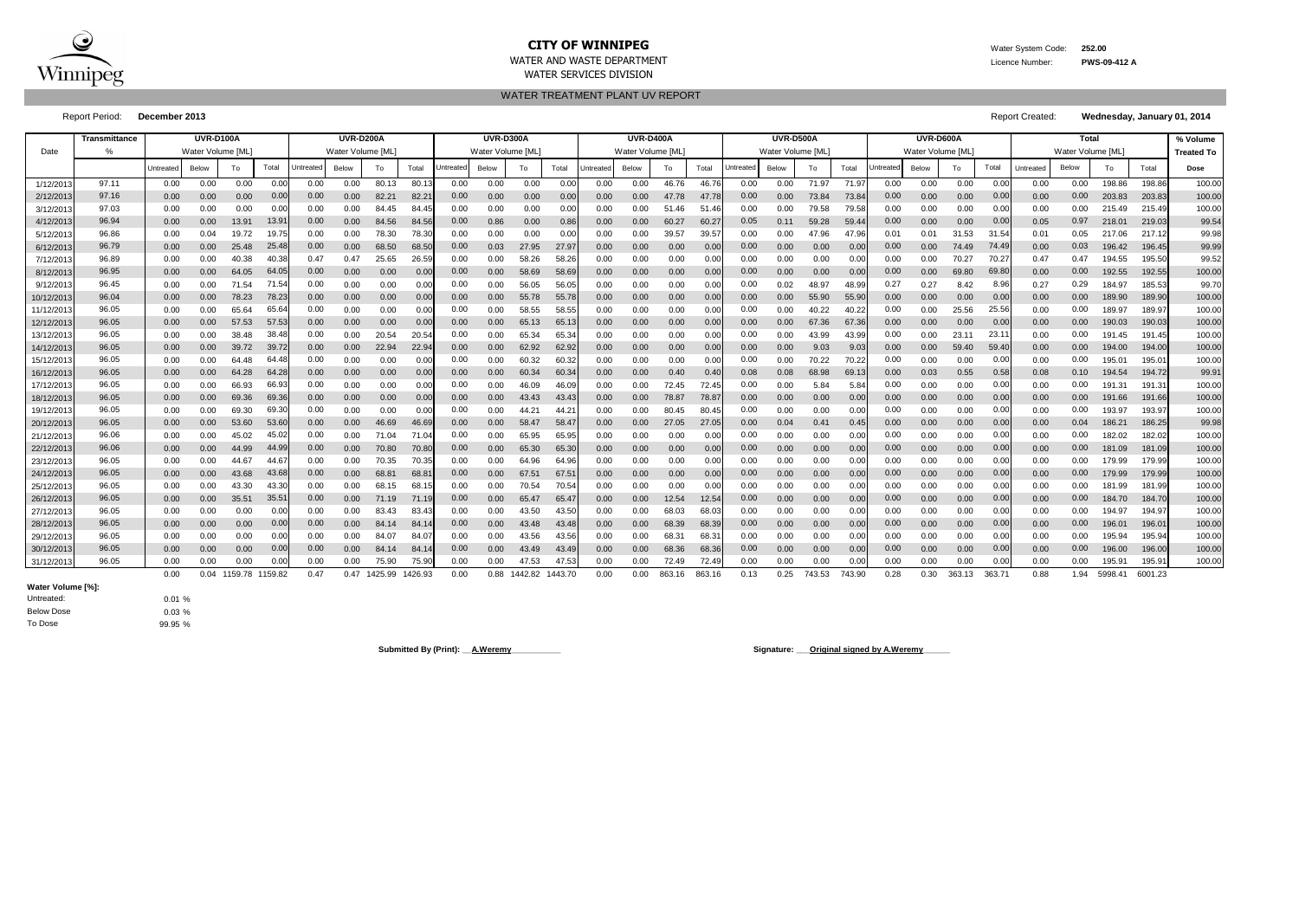

Water and Waste Department • Service des eaux et des déchets

Friday, January 3, 2014 **Our Incident/Report No: 12-2013**  LIMS Reference No: **37962**

Ms. Melanie Betsill Drinking Water Officer Manitoba Water Stewardship, Office of Drinking Water 1007 Century Street Winnipeg MB R3H 0W4

### **RE: CORRECTIVE ACTION REPORT**

| <b>WATER SYSTEM</b>                       | Winnipeg Public Water System                                         |
|-------------------------------------------|----------------------------------------------------------------------|
| <b>WATER SYSTEM CODE</b>                  | 252.00                                                               |
| <b>LOCATION OF NON-COMPLIANT INCIDENT</b> | <b>Winnipeg 3-Dist NW01</b>                                          |
| <b>OPERATOR IN CHARGE</b>                 | <b>NA</b>                                                            |
| <b>INCIDENT REPORTED BY</b>               | Steve Fletcher, Supervisor of Analytical Services Branch             |
| <b>TYPE OF NON-COMPLIANT INCIDENT</b>     | Low positive Total Coliform (<10 per100mL), 3 MR 41/2007             |
| <b>INCIDENT DATE</b>                      | December 23, 2013                                                    |
| <b>DESCRIPTION OF CORRECTIVE ACTIONS</b>  | AS SOON AS POSSIBLE: Re-sampled original location, also              |
|                                           | tested for turbidity, free/total chlorine, temperature and contacted |
|                                           | the ODW.                                                             |
| <b>TEST RESULTS</b>                       | See Attached                                                         |

NOTES/COMMENTS:

1. All microbiological tests performed by contract laboratory.

2. UP/DOWN STREAM testing performed when EC is >0 /100mL, TC is >10 /100mL or when resample/consecutive sample is positive for EC or TC or as directed by the Manager of Environmental Standards Division and/or the Office of Drinking Water

- 3. INITIAL chlorine, turbidity and temperature only tested at the required 39 sample locations.
- 4. NR-No Result due to laboratory/analyst error.

5. NA-Not Analyzed.

**EMERGENCY REPORTING IS REQUIRED WHERE A POTENTIAL HEALTH RISK IS INVOLVED. FOLLOW THE INSTRUCTIONS OF YOUR DRINKING WATER OFFICER ON SITUATIONS REQUIRING IMMEDIATE REPORTING**

#### **DISTRIBUTION**

FORWARD THE ORIGINAL TO THE DRINKING WATER OFFICER WITH THE MONTHLY COMPLIANCE SUBMISSIONS.

**Contact the Drinking Water Officer for any comments, questions or concerns**

REFERENCE: ODW-RF-016

Embrace the spirit . Vivez l'esprit

Environmental Standards Division • Division des normes environnementales 2230 Main Street. • 2230, rue Main • Winnipeg • Manitoba R2V 4T8 fax/téléc. (204) 339-2147 • www.winnipeg.ca